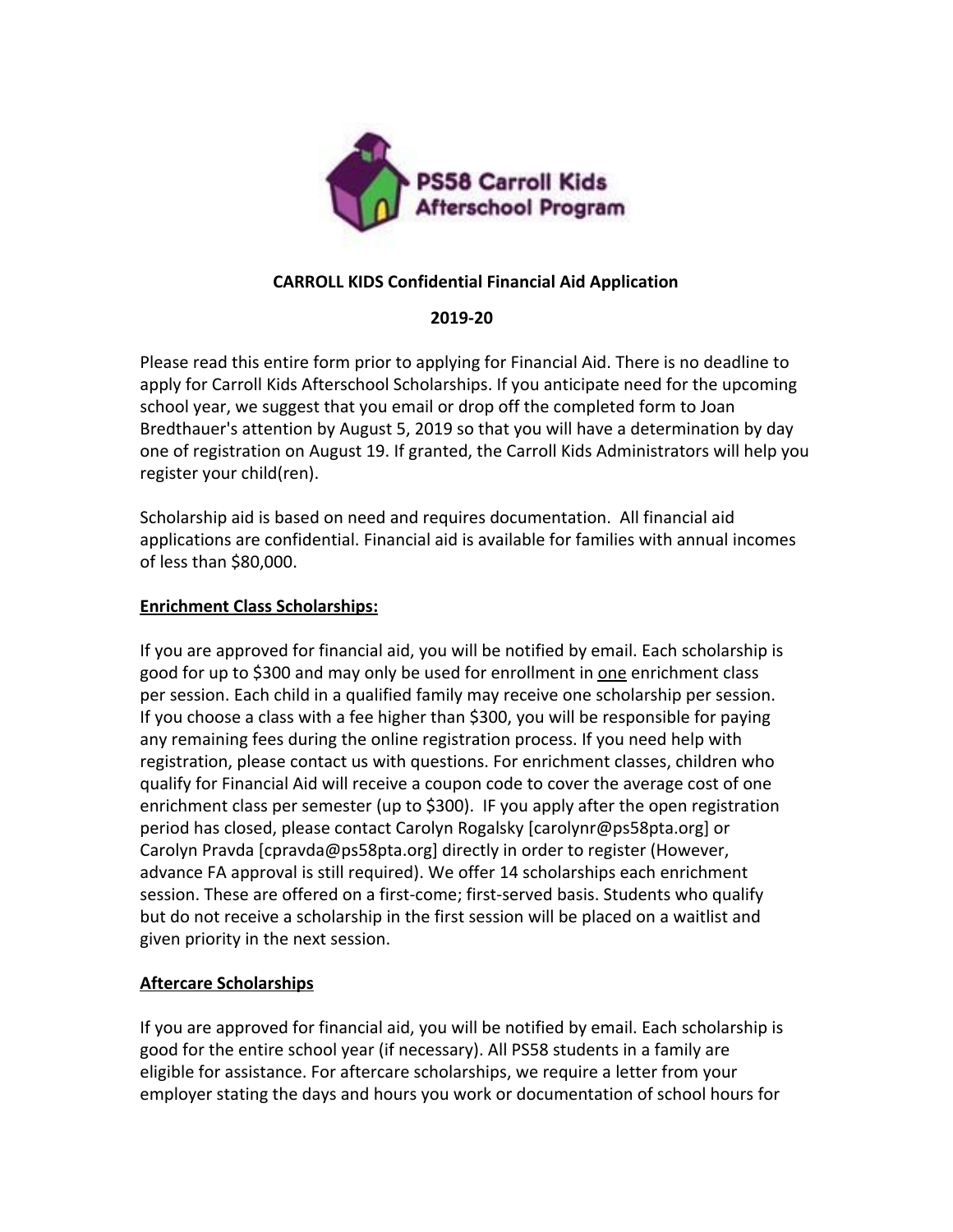parents pursuing education. Aftercare scholarships cover the full cost of aftercare for the time required by jobs or school with appropriate documentation.

For both enrichment and aftercare financial aid, please fill out the application below. Please return the application along with any supporting documents via email or in a sealed envelope marked "PS58 PTA Carroll Kids Afterschool Program, Attention: Joan Bredthauer, Parent Coordinator, 330 Smith Street, Brooklyn, NY 11231." You can send via snail mail or bring the application to school in an envelope and place it in Joan Bredthauer's mailbox in the Main Office or email Joan @ [jbredthauer2@schools.nyc.gov](mailto:jbredthauer2@schools.nyc.gov) with the scanned forms.

Please direct any questions concerning financial aid to Carolyn Pravda; email [cpravda@ps58pta.org;](mailto:cpravda@ps58pta.org) Carolyn Rogalsky email [carolynr@ps58pta.org;](mailto:carolynr@ps58pta.org) -or- Joan Bredthauer, Parent Coordinator email: [jbredthauer2@schools.nyc.gov](mailto:jbredthauer2@schools.nyc.gov); 718-330-9322 x1103.

### **Required Information to Submit**

1. Completed Financial Aid Application Form

2. A copy of your most recent Income Tax Return (IRS Form 1040) with copies of all supporting W-2 forms

Submit information as applicable to your situation:

- If you are receiving SSI, food stamps, Medicaid or Medicare, please submit a copy of the Award Letter.

- If you are employed, please submit at least 4 weeks of current pay-stubs.

- If you are self-employed, you must submit your latest business and personal Income Tax return.

- If you are unemployed, you must submit your State Unemployment documentation.

#### **Optional Information to Submit**

Telephone, utility and other monthly bills (e.g. Rent) for the previous three months that would serve as backup to your claim of inability to pay the full program fee.

NOTE: Please do not include originals of any documentation, as they will not be returned. And, for your security, all information is confidential and treated with the utmost sensitivity.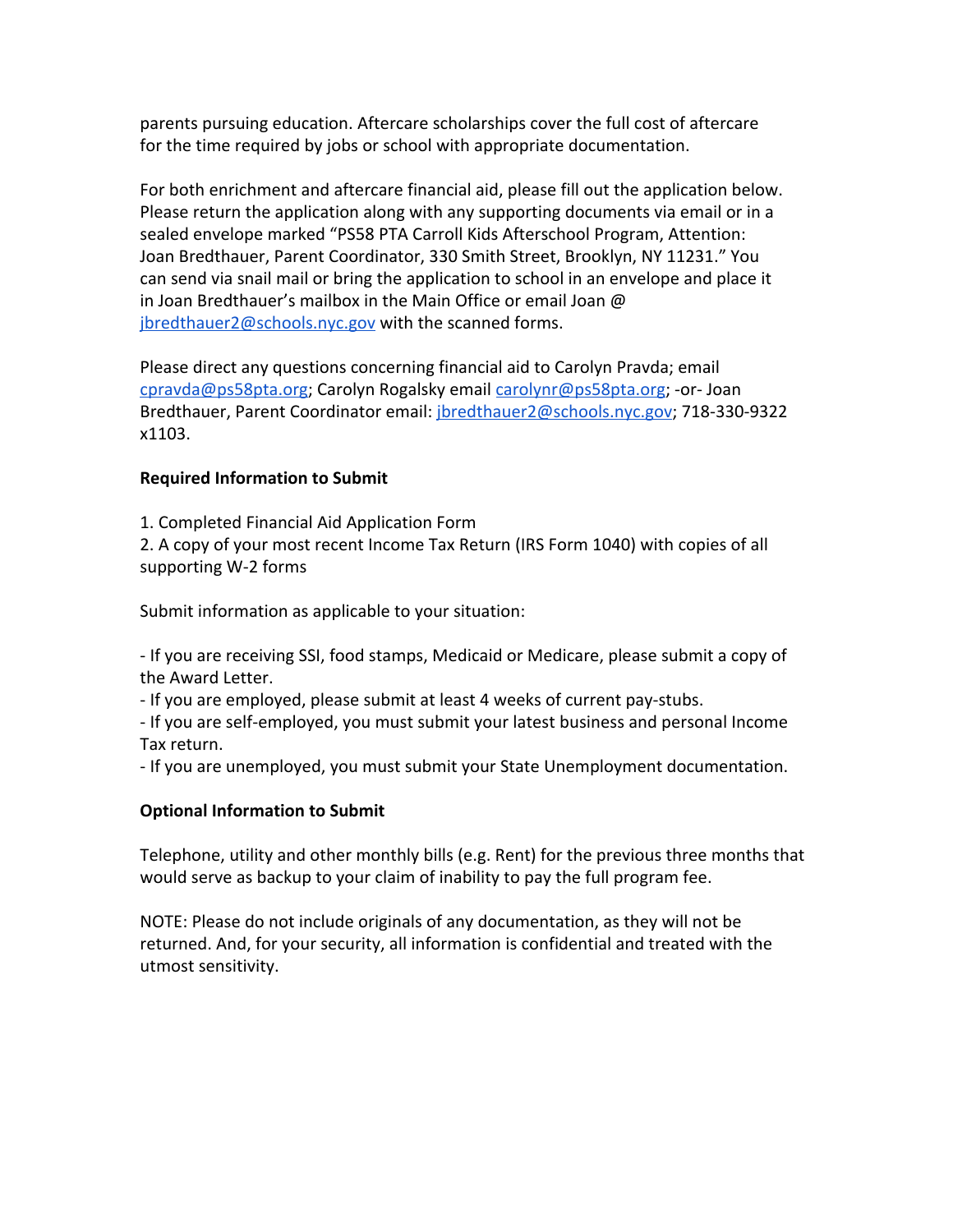# **Financial Aid Application**

| Are you requesting (check one or both):                         |
|-----------------------------------------------------------------|
| Waiver ________________                                         |
| Do you have a past due balance with Carroll Kids?______________ |

## **INCOME**

**1.** Annual Income/Expense:

*All sources of household income must be reported, including but not limited to:* wages, salary, tips, self-employment income, rental income, interest/dividends, alimony/child support and government assistance.

| Father     |  |
|------------|--|
| Stepfather |  |
| Guardian   |  |
|            |  |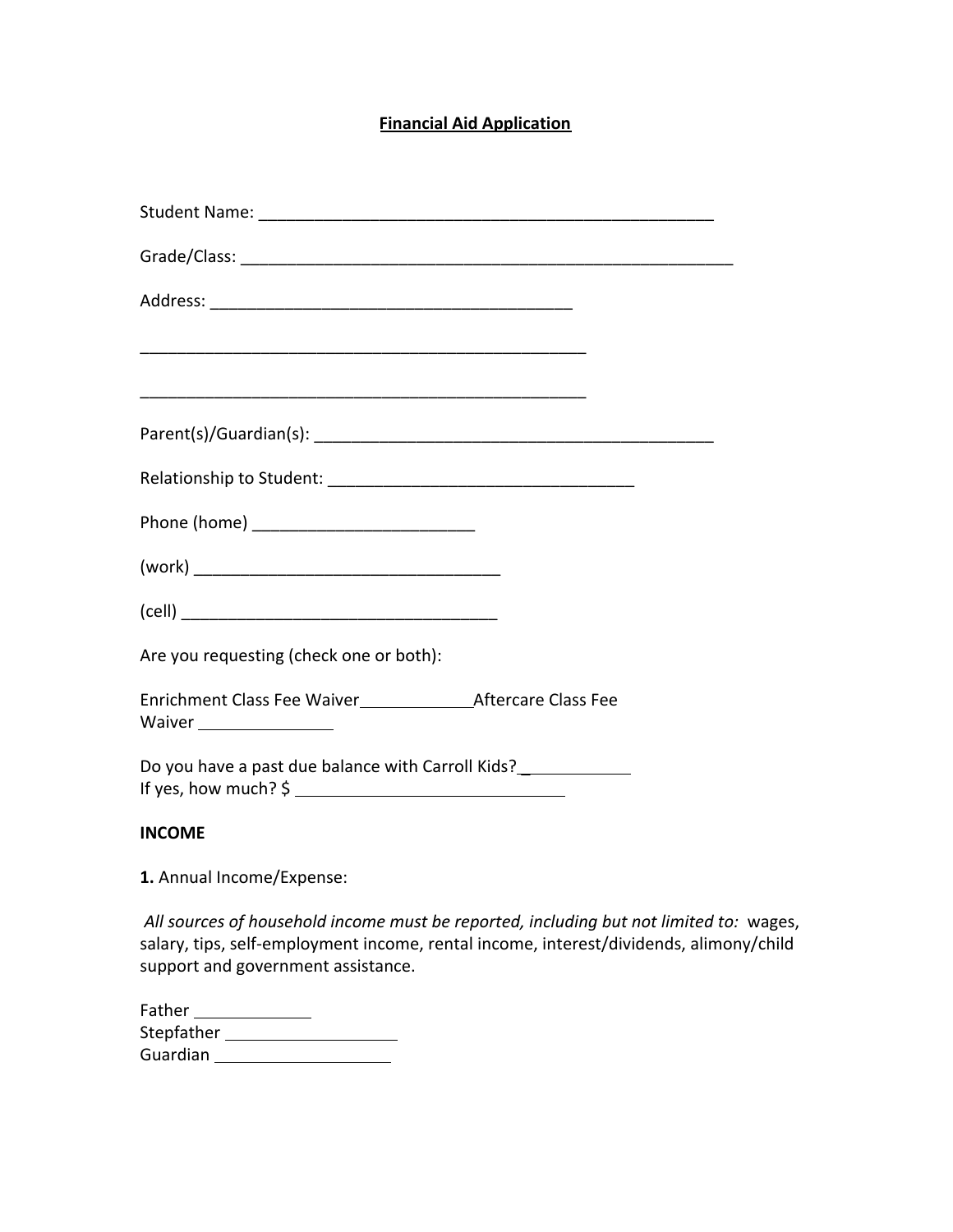| $\begin{picture}(25,20) \put(0,0){\dashbox{0.5}(5,0){ }} \put(15,0){\circle{10}} \put(25,0){\circle{10}} \put(25,0){\circle{10}} \put(25,0){\circle{10}} \put(25,0){\circle{10}} \put(25,0){\circle{10}} \put(25,0){\circle{10}} \put(25,0){\circle{10}} \put(25,0){\circle{10}} \put(25,0){\circle{10}} \put(25,0){\circle{10}} \put(25,0){\circle{10}} \put(25,0){\circle{10}} \put(25,0$ |                                                                                                                                                                                        |  |  |  |
|---------------------------------------------------------------------------------------------------------------------------------------------------------------------------------------------------------------------------------------------------------------------------------------------------------------------------------------------------------------------------------------------|----------------------------------------------------------------------------------------------------------------------------------------------------------------------------------------|--|--|--|
| Stepmother ____________________                                                                                                                                                                                                                                                                                                                                                             |                                                                                                                                                                                        |  |  |  |
|                                                                                                                                                                                                                                                                                                                                                                                             |                                                                                                                                                                                        |  |  |  |
| $\mathsf{S}$<br><b>TOTAL YEARLY INCOME</b>                                                                                                                                                                                                                                                                                                                                                  |                                                                                                                                                                                        |  |  |  |
| <b>EXPENSES (Enter approximate monthly expenses)</b>                                                                                                                                                                                                                                                                                                                                        |                                                                                                                                                                                        |  |  |  |
| Housing (rent ________ own ______)                                                                                                                                                                                                                                                                                                                                                          | $\begin{array}{c} \xi \end{array}$                                                                                                                                                     |  |  |  |
| <b>Child Support</b>                                                                                                                                                                                                                                                                                                                                                                        |                                                                                                                                                                                        |  |  |  |
| <b>TOTAL MONTHLY EXPENSES</b>                                                                                                                                                                                                                                                                                                                                                               |                                                                                                                                                                                        |  |  |  |
| please explain in question #4.                                                                                                                                                                                                                                                                                                                                                              | 2. All applicants must list their household composition/family information in order to be<br>considered for financial aid. If this does NOT match the information on your tax returns, |  |  |  |
| Number of family members: ____________                                                                                                                                                                                                                                                                                                                                                      |                                                                                                                                                                                        |  |  |  |
| Please list all dependents by relationship to student (brother, sister, etc)                                                                                                                                                                                                                                                                                                                |                                                                                                                                                                                        |  |  |  |
| Relationship                                                                                                                                                                                                                                                                                                                                                                                | Age                                                                                                                                                                                    |  |  |  |
|                                                                                                                                                                                                                                                                                                                                                                                             |                                                                                                                                                                                        |  |  |  |
|                                                                                                                                                                                                                                                                                                                                                                                             |                                                                                                                                                                                        |  |  |  |
|                                                                                                                                                                                                                                                                                                                                                                                             |                                                                                                                                                                                        |  |  |  |
|                                                                                                                                                                                                                                                                                                                                                                                             |                                                                                                                                                                                        |  |  |  |
|                                                                                                                                                                                                                                                                                                                                                                                             |                                                                                                                                                                                        |  |  |  |
|                                                                                                                                                                                                                                                                                                                                                                                             |                                                                                                                                                                                        |  |  |  |

**4.** Is there any additional hardship you feel prevents you from paying for after school classes? If so, please explain:

\_\_\_\_\_\_\_\_\_\_\_\_\_\_\_\_\_\_\_\_\_\_\_\_\_\_\_\_\_\_\_\_\_\_\_\_\_\_\_\_\_\_\_\_\_\_\_\_\_\_\_\_\_\_\_\_\_\_\_\_\_\_\_\_\_\_\_\_

\_\_\_\_\_\_\_\_\_\_\_\_\_\_\_\_\_\_\_\_\_\_\_\_\_\_\_\_\_\_\_\_\_\_\_\_\_\_\_\_\_\_\_\_\_\_\_\_\_\_\_\_\_\_\_\_\_\_\_\_\_\_\_\_\_\_\_\_